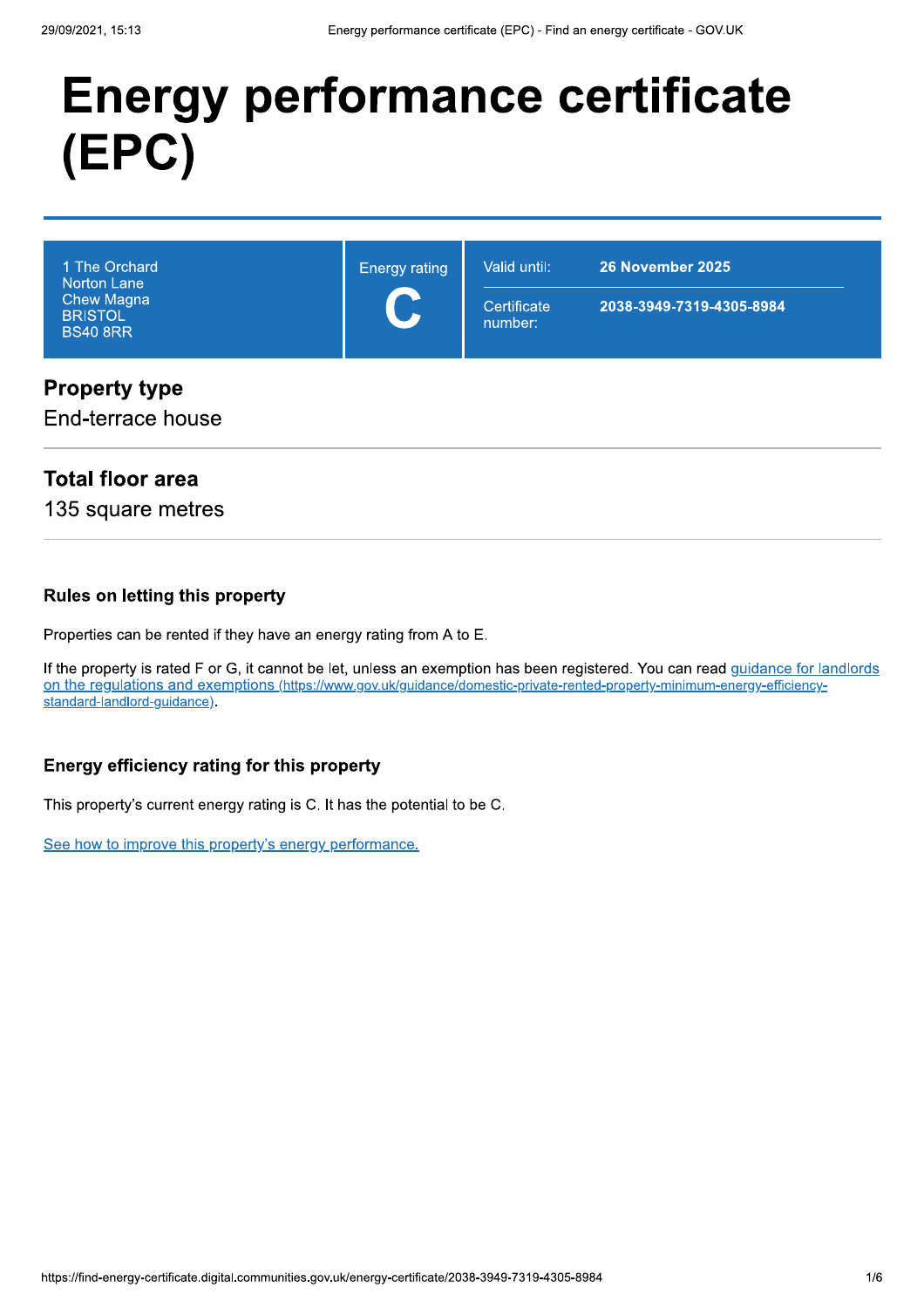| <b>Score</b> | <b>Energy rating</b> | <b>Current</b> | <b>Potential</b> |
|--------------|----------------------|----------------|------------------|
| $92 +$       |                      |                |                  |
| 81-91        | В                    |                |                  |
| 69-80        | C.                   | 72 C           | 80   C           |
| 55-68        |                      |                |                  |
| 39-54        | Е                    |                |                  |
| 21-38        | F                    |                |                  |
| $1 - 20$     |                      |                |                  |

The graph shows this property's current and potential energy efficiency.

Properties are given a rating from A (most efficient) to G (least efficient).

Properties are also given a score. The higher the number the lower your fuel bills are likely to be.

For properties in England and Wales:

- the average energy rating is D
- the average energy score is 60

### Breakdown of property's energy performance

This section shows the energy performance for features of this property. The assessment does not consider the condition of a feature and how well it is working.

Each feature is assessed as one of the following:

- very good (most efficient)
- qood
- average
- poor
- very poor (least efficient)

When the description says "assumed", it means that the feature could not be inspected and an assumption has been made based on the property's age and type.

| Feature | <b>Description</b>                                    | Rating    |
|---------|-------------------------------------------------------|-----------|
| Walls   | Average thermal transmittance 0.27 W/m <sup>2</sup> K | Very good |
| Roof    | Average thermal transmittance 0.19 W/m <sup>2</sup> K | Good      |
| Floor   | Average thermal transmittance 0.16 W/m <sup>2</sup> K | Very good |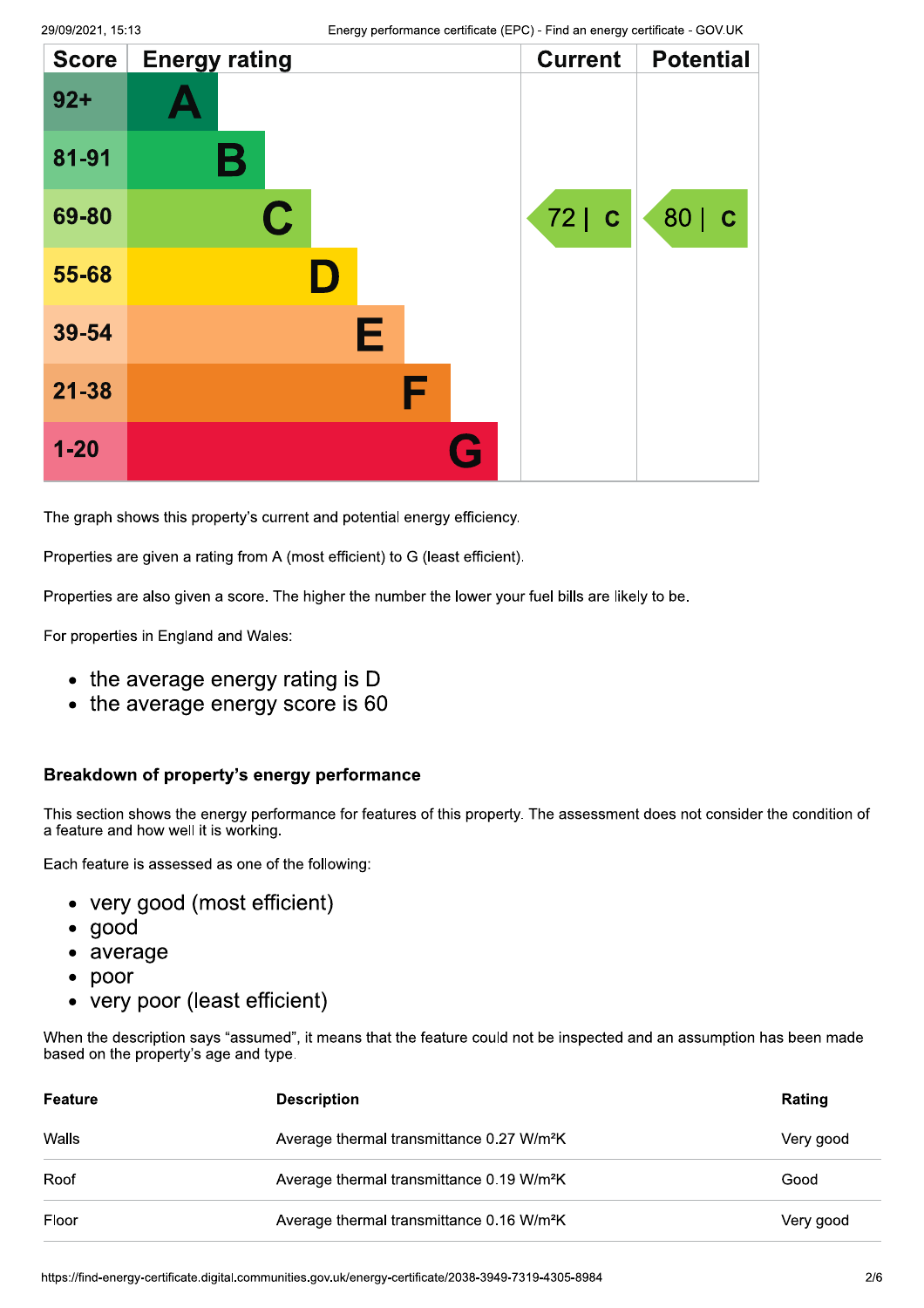29/09/2021, 15:13

Energy performance certificate (EPC) - Find an energy certificate - GOV.UK

| Feature              | <b>Description</b>                                                       | Rating    |
|----------------------|--------------------------------------------------------------------------|-----------|
| Windows              | High performance glazing                                                 | Very good |
| Main heating         | Boiler and underfloor heating, LPG                                       | Poor      |
| Main heating control | Time and temperature zone control                                        | Very good |
| Hot water            | From main system, plus solar                                             | Average   |
| Lighting             | Low energy lighting in 40% of fixed outlets                              | Average   |
| Air tightness        | Air permeability 8.0 m <sup>3</sup> /h.m <sup>2</sup> (assessed average) | Average   |
| Secondary heating    | Room heaters, wood logs                                                  | N/A       |

# Low and zero carbon energy sources

Low and zero carbon energy sources release very little or no CO2. Installing these sources may help reduce energy bills as well as cutting carbon emissions. The following low or zero carbon energy sources are installed in this property:

- Biomass secondary heating
- Solar water heating

# **Primary energy use**

The primary energy use for this property per year is 88 kilowatt hours per square metre (kWh/m2).

What is primary energy use?

### **Environmental impact of this property**

One of the biggest contributors to climate change is carbon dioxide (CO2). The energy used for heating, lighting and power in our homes produces over a quarter of the UK's CO2 emissions.

### An average household produces

6 tonnes of CO2

### This property produces

2.3 tonnes of CO2

# This property's potential production

1.2 tonnes of CO2

By making the recommended changes, you could reduce this property's CO2 emissions by 1.1 tonnes per year. This will help to protect the environment.

Environmental impact ratings are based on assumptions about average occupancy and energy use. They may not reflect how energy is consumed by the people living at the property.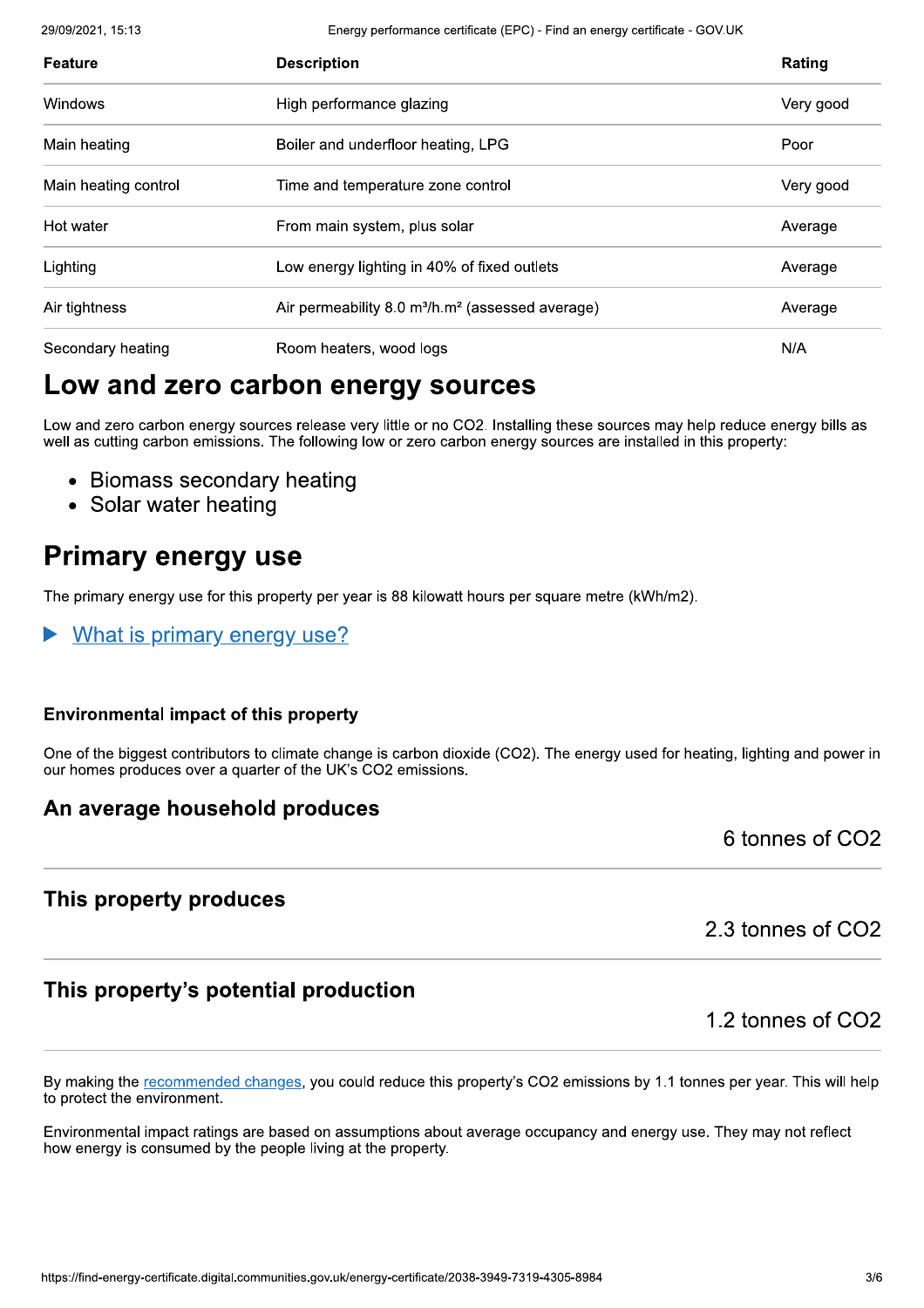| rating<br>What is an energy rating?<br><b>Recommendation 1: Low energy lighting</b><br>Low energy lighting<br><b>Typical installation cost</b><br>£45<br><b>Typical yearly saving</b><br>Potential rating after carrying out recommendation 1<br>73.<br>Recommendation 2: Solar photovoltaic panels, 2.5 kWp<br>Solar photovoltaic panels<br><b>Typical installation cost</b> |                              | £5,000 - £8,000 |
|-------------------------------------------------------------------------------------------------------------------------------------------------------------------------------------------------------------------------------------------------------------------------------------------------------------------------------------------------------------------------------|------------------------------|-----------------|
|                                                                                                                                                                                                                                                                                                                                                                               |                              |                 |
|                                                                                                                                                                                                                                                                                                                                                                               |                              |                 |
|                                                                                                                                                                                                                                                                                                                                                                               |                              |                 |
|                                                                                                                                                                                                                                                                                                                                                                               |                              |                 |
|                                                                                                                                                                                                                                                                                                                                                                               |                              |                 |
|                                                                                                                                                                                                                                                                                                                                                                               |                              | £31             |
|                                                                                                                                                                                                                                                                                                                                                                               |                              |                 |
|                                                                                                                                                                                                                                                                                                                                                                               |                              |                 |
|                                                                                                                                                                                                                                                                                                                                                                               |                              |                 |
|                                                                                                                                                                                                                                                                                                                                                                               |                              |                 |
|                                                                                                                                                                                                                                                                                                                                                                               |                              |                 |
| <b>Potential energy</b><br>If you make all of the recommended changes, this will improve the property's energy rating and                                                                                                                                                                                                                                                     | score from C (72) to C (80). |                 |
| Making any of the recommended changes will improve this property's energy efficiency.                                                                                                                                                                                                                                                                                         |                              |                 |
| How to improve this property's energy performance                                                                                                                                                                                                                                                                                                                             |                              |                 |

# Recommendation 2: Solar photovoltaic panels, 2.5 kWp

### Potential rating after carrying out recommendations 1 and 2



# Paying for energy improvements

Find energy grants and ways to save energy in your home, (https://www.gov.uk/improve-energy-efficiency)

Estimated energy use and potential savings

mated energy use and potential said<br>
imated yearly energy cost f Estimated yearly energy cost for this property

£888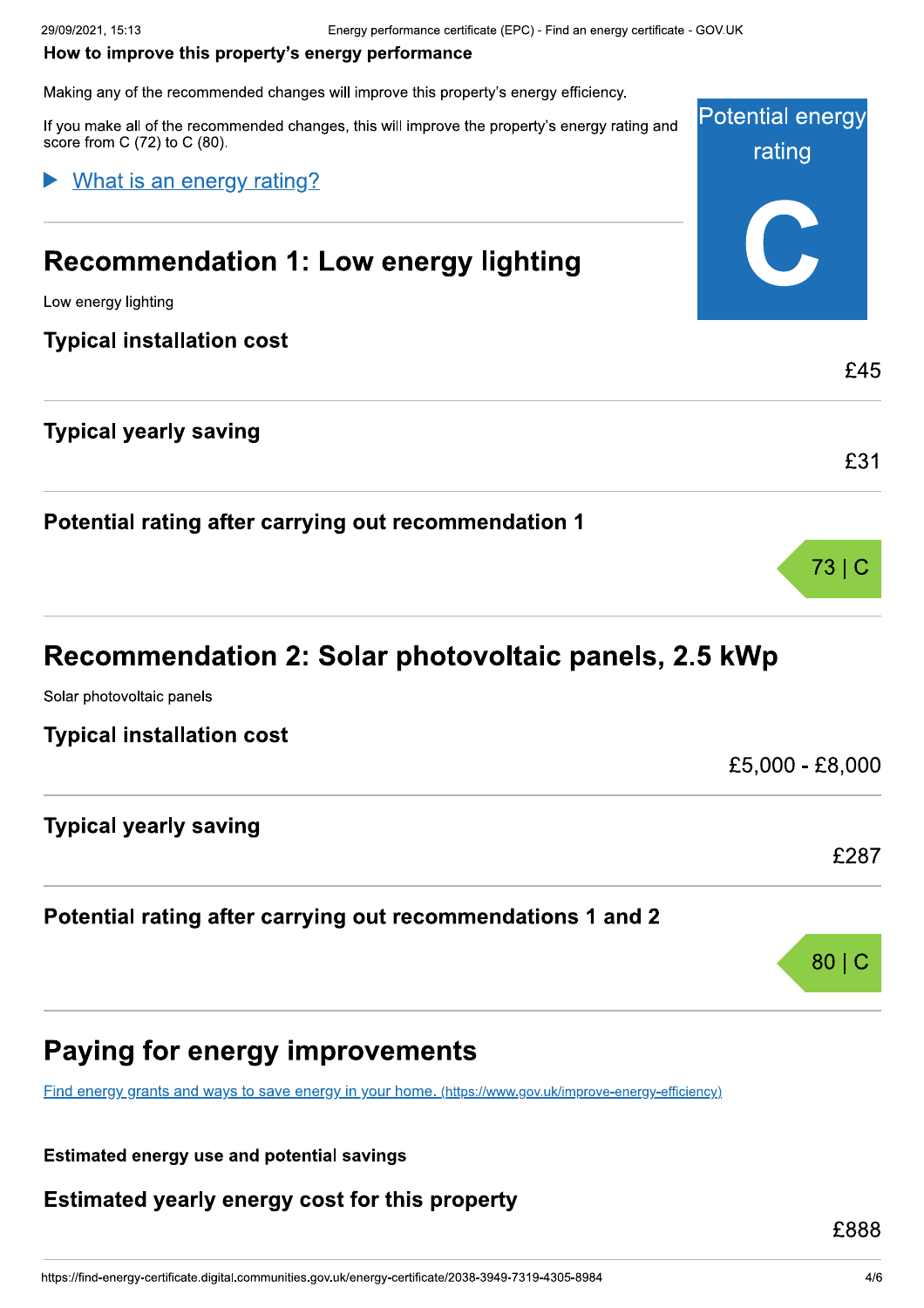# Potential saving

Energy performance certificate (EPC) - Find an energy certificate - GOV.UK<br> **Potential saving**<br>
The estimated cost shows how much the average household would spend in this property for heating, lighting and hot water.<br>
The The estimated cost shows how much the average household would spend in the it is not based on how energy is used by the people living at the property.<br>The estimated saving is based on making all of the recommendations in <u></u> pend in this property for heating, lighting arefy.<br>
in <u>how to improve this property's energy proton in how to improve this property's energy proton in the vice (https://www.simpleenergy.advice.org.uk/).</u>

The estimated saving is based on making all of the recommendations in <u>how to improve this property's energy performance</u>.<br>For advice on how to reduce your energy bills visit <u>Simple Energy Advice (https://www.simpleenergy</u>

nergy Advice (https://www.simpleenergyadvice.org.uk/)

### **Water heating**

### 2319 kWh per year

Water heating<br> **Potential energy savings by installing insulation**<br>
The assessor did not find any opportunities to save energy by installing insulation<br>
You might be able to receive <u>Renewable Heat Incentive payments (http</u> /www.gov.uk/do Potential energy savings by installing insulation<br>The assessor did not find any opportunities to save energy by installing insulation in this property.<br>You might be able to receive Renewable Heat Incentive payments (this s Fourmight be able the creatival <u>Heal traching the Harsdoment (the syminals direct when which with the big the syminal streated energy required for space and water heating will form the basis of the payments.<br> **Contacting </u>** 

Accreditation schemes are appointed by the government to ensure that assessors are qualified to carry out EPC assessments.

# Assessor contact details

### Assessor's name

James Dignan

### Telephone

0844 6331000

### Email

<u>energyadmin@nhbc.co.uk</u>